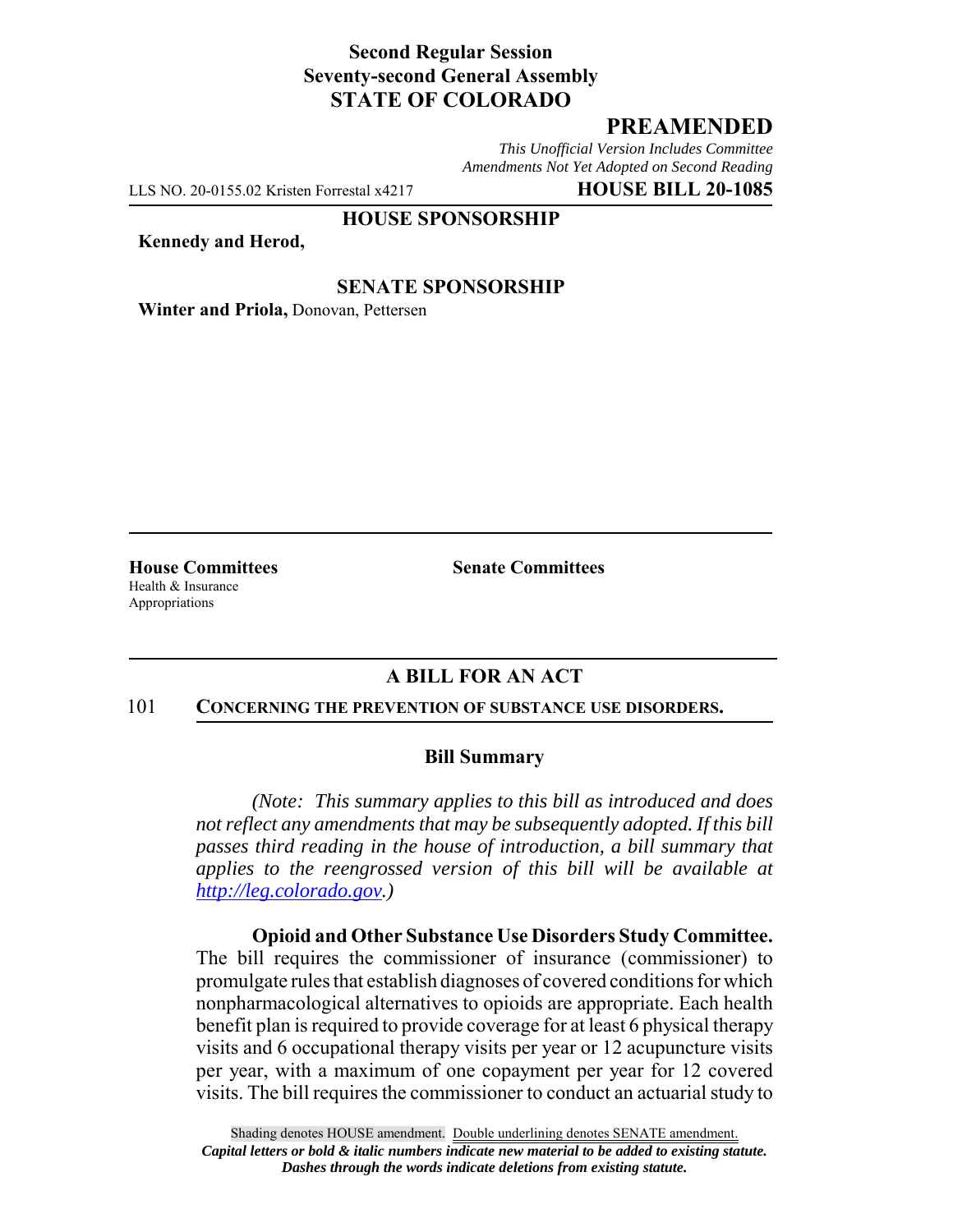determine the economic feasibility prior to including acupuncture as a covered alternative treatment. (**section 1** of the bill).

The bill prohibits an insurance carrier (carrier) from limiting or excluding coverage for an atypical opioid or a nonopioid medication that is approved by the federal food and drug administration by mandating that a covered person undergo step therapy or obtain prior authorization if the atypical opioid or nonopioid medication is prescribed by the covered person's health care provider. The carrier is required to make the atypical opioid or nonopioid medication available at the lowest cost-sharing tier applicable to a covered opioid with the same indication (**section 2**).

The bill precludes a carrier that has a contract with a physical therapist, occupational therapist, or acupuncturist from prohibiting the physical therapist, occupational therapist, or acupuncturist from, or penalizing the physical therapist, occupational therapist, or acupuncturist for, providing a covered person information on the amount of the covered person's financial responsibility for the covered person's physical therapy, occupational therapy, or acupuncture services or from requiring the physical therapist, occupational therapist, or acupuncturist to charge or collect a copayment from a covered person that exceeds the total charges submitted by the physical therapist, occupational therapist, or acupuncturist. The commissioner is required to take action against a carrier that the commissioner determines is not complying with these prohibitions (**section 3**).

Current law limits an opioid prescriber from prescribing more than a 7-day supply of an opioid to a patient who has not had an opioid prescription within the previous 12 months unless certain conditions apply, and this prescribing limitation is set to repeal on September 1, 2021. The bill continues the prescribing limitation indefinitely (**sections 4 through 10**).

The bill requires the executive director of the department of regulatory agencies (department) to consult with the center for research into substance use disorder prevention, treatment, and recovery support strategies (center) and the state medical board to promulgate rules establishing competency-based continuing education requirements for physicians and physician assistants concerning prescribing practices for opioids (**section 11**).

The bill modifies requirements for adding prescription information to the prescription drug monitoring program (program) and allows the department of health care policy and financing and the health information organization network access to the program (**sections 12 and 13**).

The bill continues indefinitely the requirement that a health care provider query the program before prescribing a second fill for an opioid and requires each health care provider to query the program before prescribing a benzodiazepine, unless certain exceptions apply. The bill also requires the director of the division of professions and occupations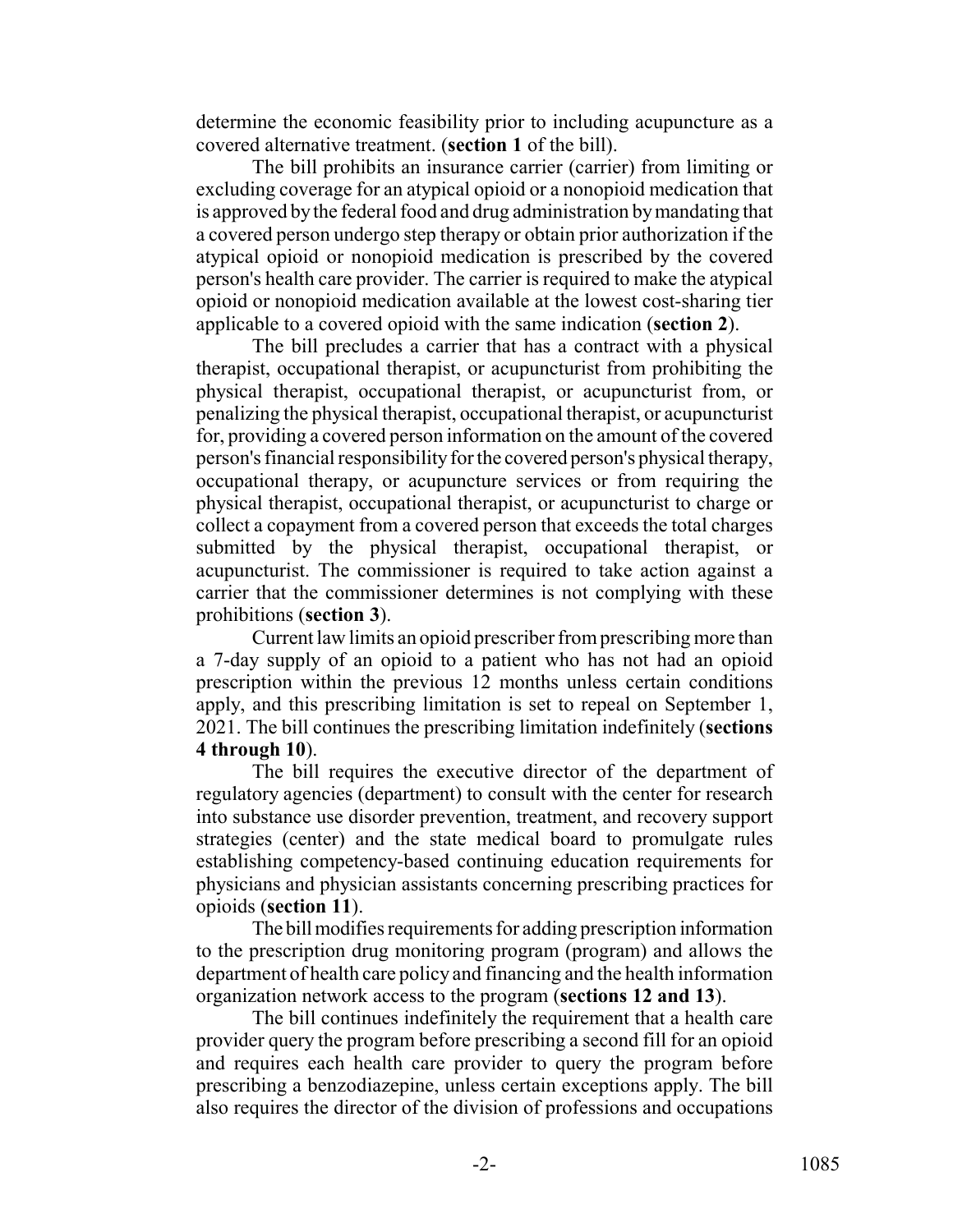in the department to promulgate rules designating additional controlled substances and other prescription drugs to be tracked by the program. In addition to current law allowing medical examiners and coroners to query the program when conducting an autopsy, the bill allows medical examiners and coroners to query the program when conducting a death investigation (**sections 13 through 15**).

The bill appropriates money to:

- The department of public health and environment annually to address opioid and other substance use disorders through local public health agencies (**section 16**);
- ! The department of health care policy and financing to extend the operation of the substance use disorder screening, brief intervention, and referral to treatment grant program (**section 17**); and
- ! The department of human services for allocation to the center for continuing education activities for opioid prescribers, including education for prescribing benzodiazepines (**section 18**).

The bill directs the office of behavioral health in the department of human services to convene a collaborative with institutions of higher education, nonprofit agencies, and state agencies for the purpose of gathering feedback from local public health agencies, institutions of higher education, nonprofit agencies, and state agencies concerning evidence-based prevention practices (**section 19**).

- 1 *Be it enacted by the General Assembly of the State of Colorado:*
- 2 **SECTION 1.** In Colorado Revised Statutes, 10-16-104, **add** (23)
- 3 as follows:
- 4 **10-16-104. Mandatory coverage provisions definitions -** 5 **rules.** (23) **Nonpharmacological alternative treatment to opioids -** 6 **rules.** (a) ANY HEALTH BENEFIT PLAN, EXCEPT SUPPLEMENTAL POLICIES 7 COVERING A SPECIFIED DISEASE OR OTHER LIMITED BENEFIT, MUST 8 PROVIDE COVERAGE FOR NONPHARMACOLOGICAL TREATMENT AS AN 9 ALTERNATIVE TO OPIOIDS. 10 (b) THE COVERAGE REQUIRED BY THIS SUBSECTION (23) MUST:
- 11 (I) INCLUDE, AT THE CARRIERS' LOWEST COST-SHARING TIER, A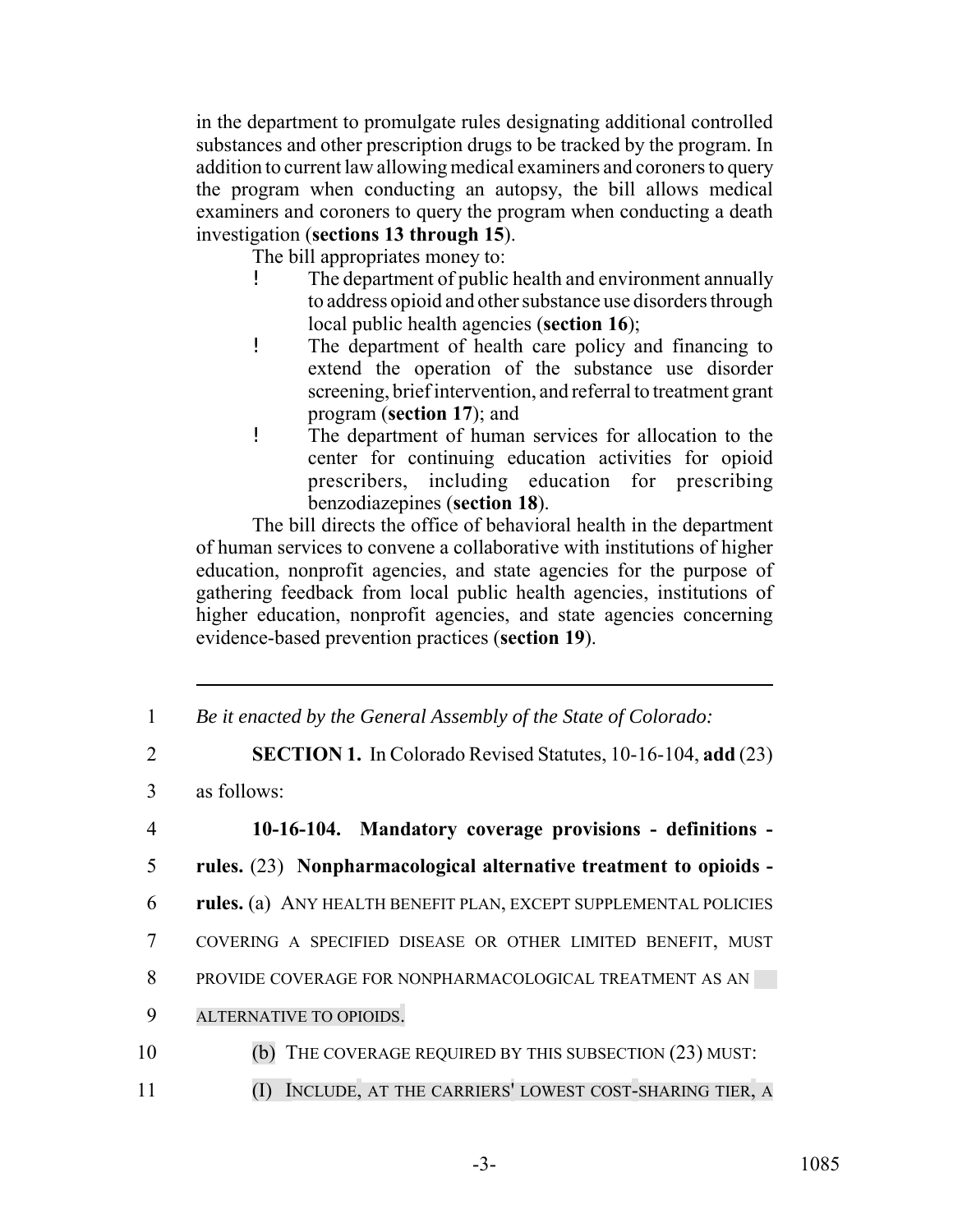MINIMUM OF SIX PHYSICAL THERAPY VISITS, SIX OCCUPATIONAL THERAPY VISITS, SIX CHIROPRACTIC VISITS, AND SIX ACUPUNCTURE VISITS; AND (II) NOT REQUIRE PRIOR AUTHORIZATION, AS DEFINED IN SECTION

 10-16-112.5 (7)(d), FOR NONPHARMACOLOGICAL TREATMENTS AS AN ALTERNATIVE TO OPIOIDS.

 (c) AT THE TIME OF A COVERED PERSON'S INITIAL VISIT FOR TREATMENT, A PHYSICAL THERAPIST, OCCUPATIONAL THERAPIST, ACUPUNCTURIST, OR CHIROPRACTOR SHALL NOTIFY THE COVERED PERSON'SCARRIERTHAT THE COVERED PERSON HAS STARTED TREATMENT WITH THE PROVIDER.

 **SECTION 2.** In Colorado Revised Statutes, **amend** 10-16-145.5 as follows:

 **10-16-145.5. Step therapy - prior authorization - prohibited - stage four advanced metastatic cancer - opioid prescription - definition - rules.** (1) (a) Notwithstanding section 10-16-145, a carrier that provides coverage under a health benefit plan for the treatment of stage four advanced metastatic cancer shall not limit or exclude coverage under the health benefit plan for a drug THAT IS approved by the United States food and drug administration and that is on the carrier's prescription drug formulary by mandating that a covered person with stage four advanced metastatic cancer undergo step therapy if the use of the approved drug is consistent with:

 $(a)$  (I) The United States food and drug administration-approved indication or the national comprehensive cancer network drugs and biologics compendium indication for the treatment of stage four advanced metastatic cancer; or

27 (b) (II) Peer-reviewed medical literature.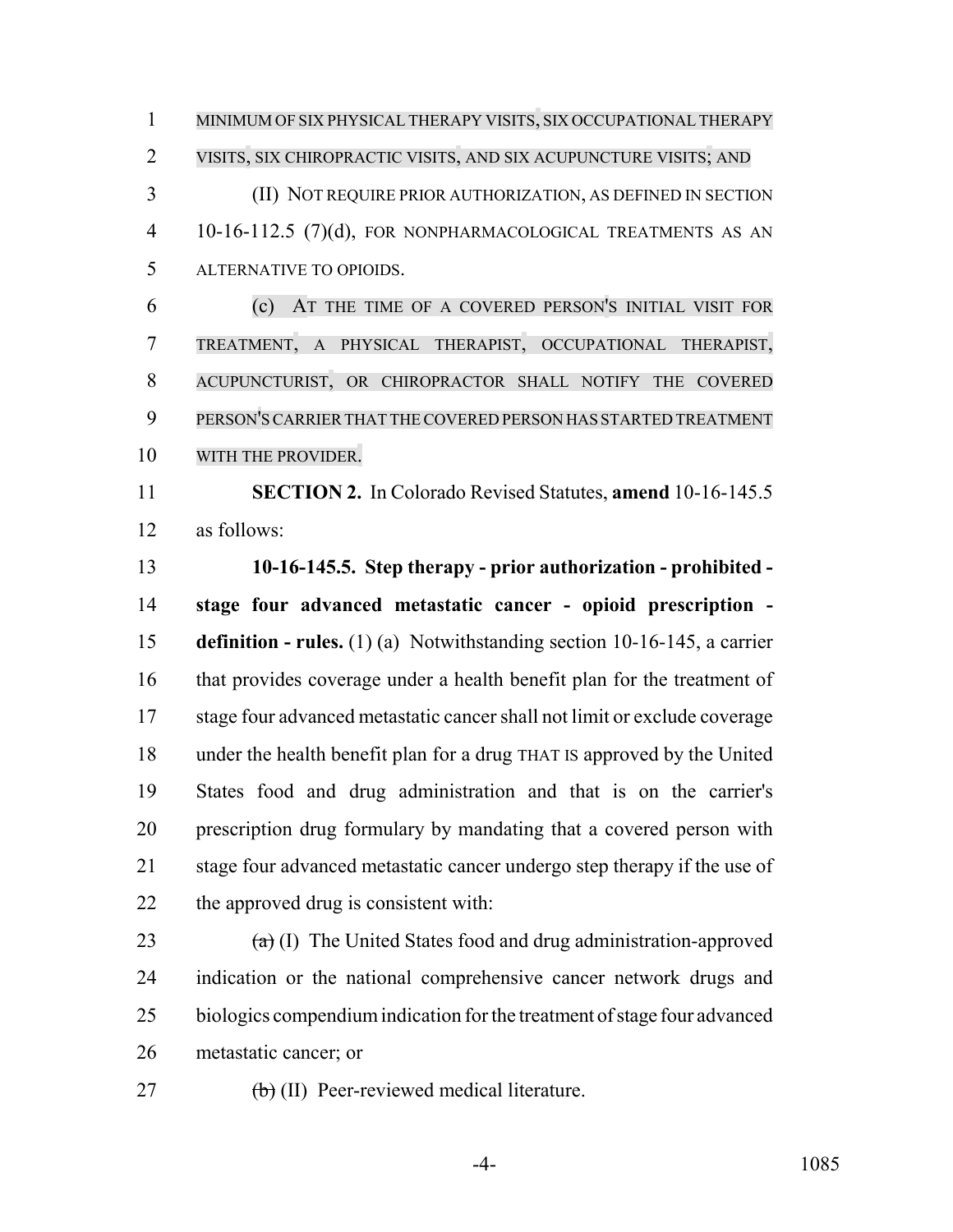$(2)$  (b) For the purposes of this section SUBSECTION (1), "stage four advanced metastatic cancer" means cancer that has spread from the primary or original site of the cancer to nearby tissues, lymph nodes, or other parts of the body.

 (2) (a) NOTWITHSTANDING SECTION 10-16-145, A CARRIER SHALL NOT LIMIT OR EXCLUDE COVERAGE UNDER A HEALTH BENEFIT PLAN FOR A NONOPIOID OR AN ATYPICAL OPIOID THAT HAS THE SAME INDICATION AS, AND IS PRESCRIBED BY THE COVERED PERSON'S PROVIDER AS AN ALTERNATIVE TO, AN OPIOID AND THAT HAS BEEN APPROVED BY THE UNITED STATES FOOD AND DRUG ADMINISTRATION BY:

 (I) MANDATING THAT A COVERED PERSON UNDERGO STEP THERAPY FOR THE NONOPIOID OR ATYPICAL OPIOID; OR

 (II) REQUIRING PRIOR AUTHORIZATION FOR THE NONOPIOID OR ATYPICAL OPIOID.

 (b) THE CARRIER SHALL MAKE THE PRESCRIBED NONOPIOID OR ATYPICAL OPIOID AVAILABLE TO THE COVERED PERSON AT THE CARRIER'S LOWEST COST-SHARING TIER UNDER THE HEALTH BENEFIT PLAN APPLICABLE TO A COVERED OPIOID THAT HAS THE SAME INDICATION.

 (c) FOR THE PURPOSES OF THIS SECTION, "NONOPIOID OR AN ATYPICAL OPIOID" MEANS ANALGESICS WITH FARLOWERFATALITY RATES THAN PURE OPIOID AGONISTS AS SPECIFIED BY RULE OF THE COMMISSIONER.

 **SECTION 3.** In Colorado Revised Statutes, **add** 10-16-152 as follows:

 **10-16-152. Disclosures - physical therapists - occupational therapists - acupuncturists - patients - carrier prohibitions - enforcement.** (1) A CARRIER THAT HAS A CONTRACT WITH A PHYSICAL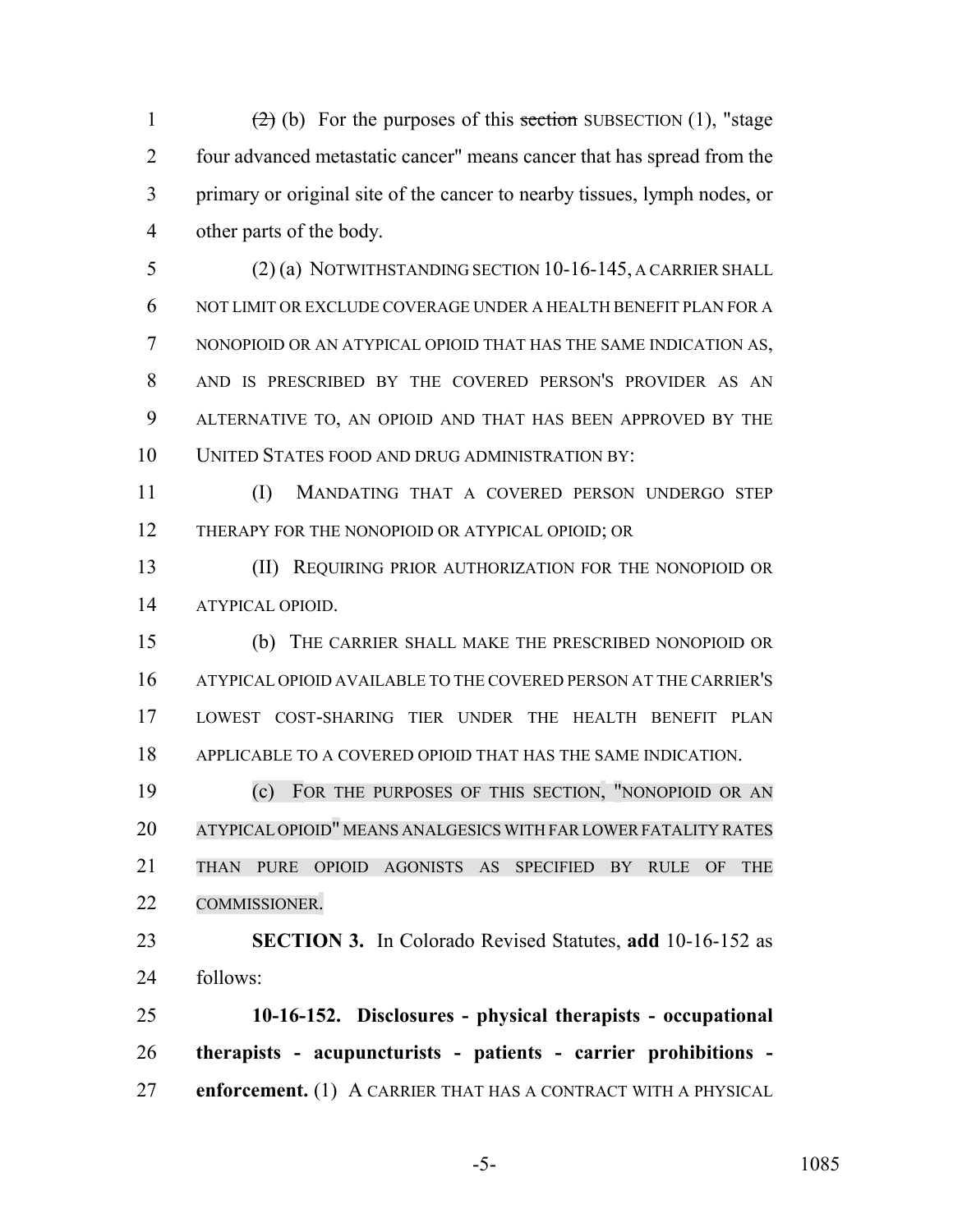THERAPIST, AN OCCUPATIONAL THERAPIST, OR AN ACUPUNCTURIST SHALL NOT:

 (a) PROHIBIT THE PHYSICAL THERAPIST, OCCUPATIONAL THERAPIST, OR ACUPUNCTURIST FROM PROVIDING A COVERED PERSON INFORMATION ON THE AMOUNT OF THE COVERED PERSON'S FINANCIAL RESPONSIBILITY FOR THE COVERED PERSON'S PHYSICAL THERAPY, OCCUPATIONAL THERAPY, OR ACUPUNCTURE SERVICES;

 (b) PENALIZE THE PHYSICAL THERAPIST, OCCUPATIONAL THERAPIST, OR ACUPUNCTURIST FOR DISCLOSING THE INFORMATION 10 DESCRIBED IN SUBSECTION (1)(a) OF THIS SECTION TO A COVERED PERSON OR PROVIDING A MORE AFFORDABLE ALTERNATIVE TO A COVERED PERSON; OR

 (c) REQUIRE THE PHYSICAL THERAPIST, THE OCCUPATIONAL THERAPIST, OR THE ACUPUNCTURIST TO CHARGE OR COLLECT A COPAYMENT FROM A COVERED PERSON THAT EXCEEDS THE TOTAL CHARGES SUBMITTED BY THE PHYSICAL THERAPIST, OCCUPATIONAL THERAPIST, OR ACUPUNCTURIST.

 (2) IF THE COMMISSIONER DETERMINES THAT A CARRIER HAS NOT COMPLIED WITH THIS SECTION, THE COMMISSIONER SHALL INSTITUTE A CORRECTIVE ACTION PLAN FOR THE CARRIER TO FOLLOW OR USE ANY OF THE COMMISSIONER'S ENFORCEMENT POWERS UNDER THIS TITLE 10 TO OBTAIN THE CARRIER'S COMPLIANCE WITH THIS SECTION.

 **SECTION 4.** In Colorado Revised Statutes, 12-30-109, **amend** 24 (1)(a) introductory portion,  $(1)(a)(I)$ ,  $(1)(a)(IV)$ ,  $(1)(b)$ , and  $(4)$  introductory portion; **amend as it exists until July 1, 2021,** (2); **repeal** (5); and **add** (6) as follows:

-6- 1085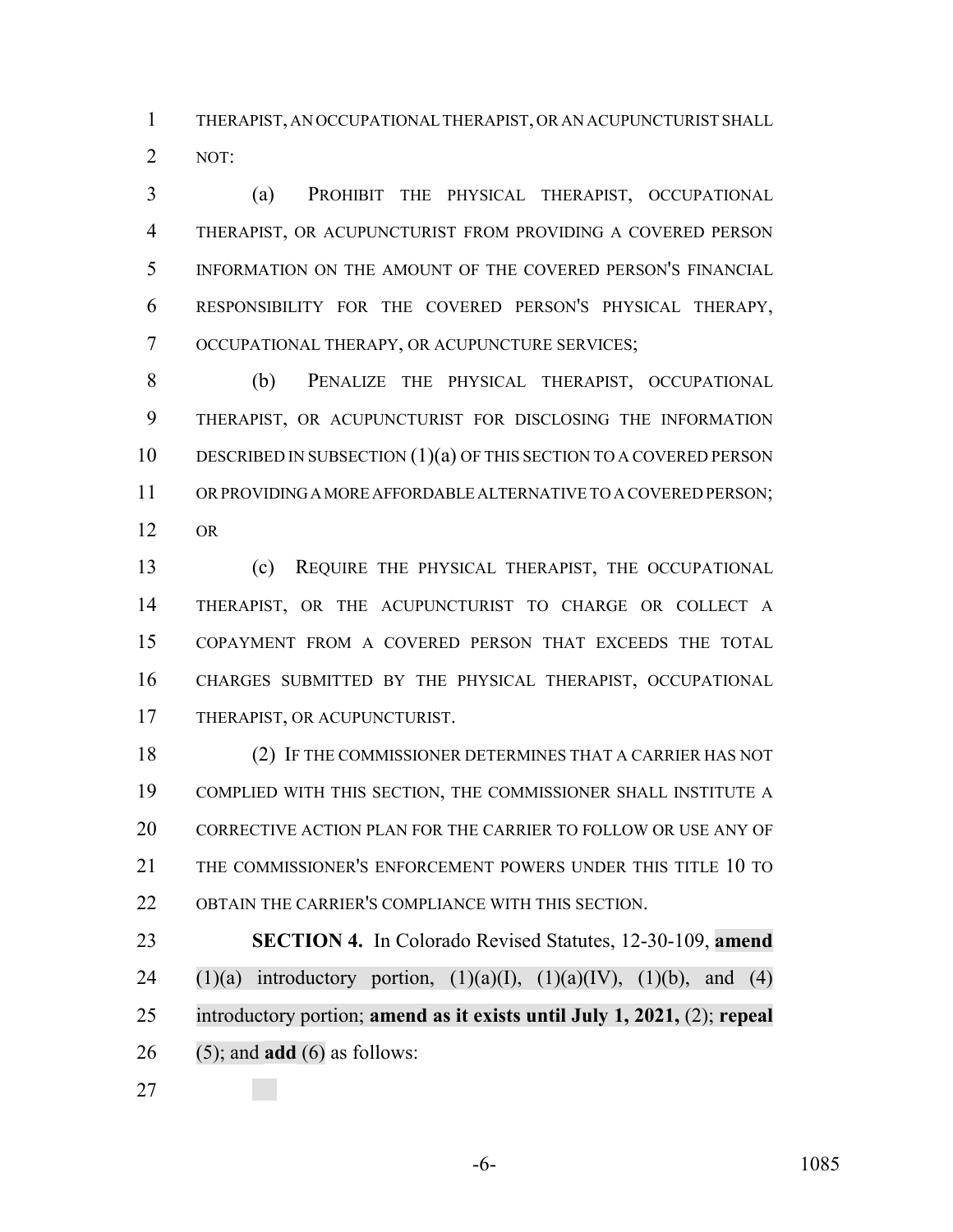**12-30-109. Prescriptions - limitations - definition - rules.** 2 (1) (a) An opioid A prescriber shall not prescribe more than a seven-day supply of an opioid to a patient who has not had an opioid prescription in 4 the last twelve months by that opioid prescriber and may exercise discretion to include a second fill for a seven-day supply. The limits on initial prescribing do not apply if, in the judgment of the opioid prescriber, the patient:

 (I) Has chronic pain that typically lasts longer than ninety days or 9 past the time of normal healing, as determined by the opioid prescriber, 10 or following transfer of care from another opioid prescriber who practices the same profession and who prescribed an opioid to the patient;

 (IV) Is undergoing palliative care or hospice care focused on 13 providing the patient with relief from symptoms, pain, and stress resulting from a serious illness in order to improve quality of life; except that this 15 subsection  $(1)(a)(IV)$  applies only if the opioid prescriber is a physician, a physician assistant, or an advanced practice nurse.

 (b) Prior to prescribing the second fill of any opioid OR BENZODIAZEPINE prescription pursuant to this section, an opioid A prescriber must comply with the requirements of section 12-280-404 (4). Failure to comply with section 12-280-404 (4) constitutes unprofessional conduct or grounds for discipline, as applicable, under section 12-220-130, 12-240-121, 12-255-120, 12-275-120, 12-290-108, or 23 12-315-112, as applicable to the particular opioid prescriber, only if the 24 opioid prescriber repeatedly fails to comply.

25 (2) An opioid A prescriber licensed pursuant to article 220, 240, 255, 275, 290, or 315 of this title 12 may prescribe opioids AND BENZODIAZEPINES electronically.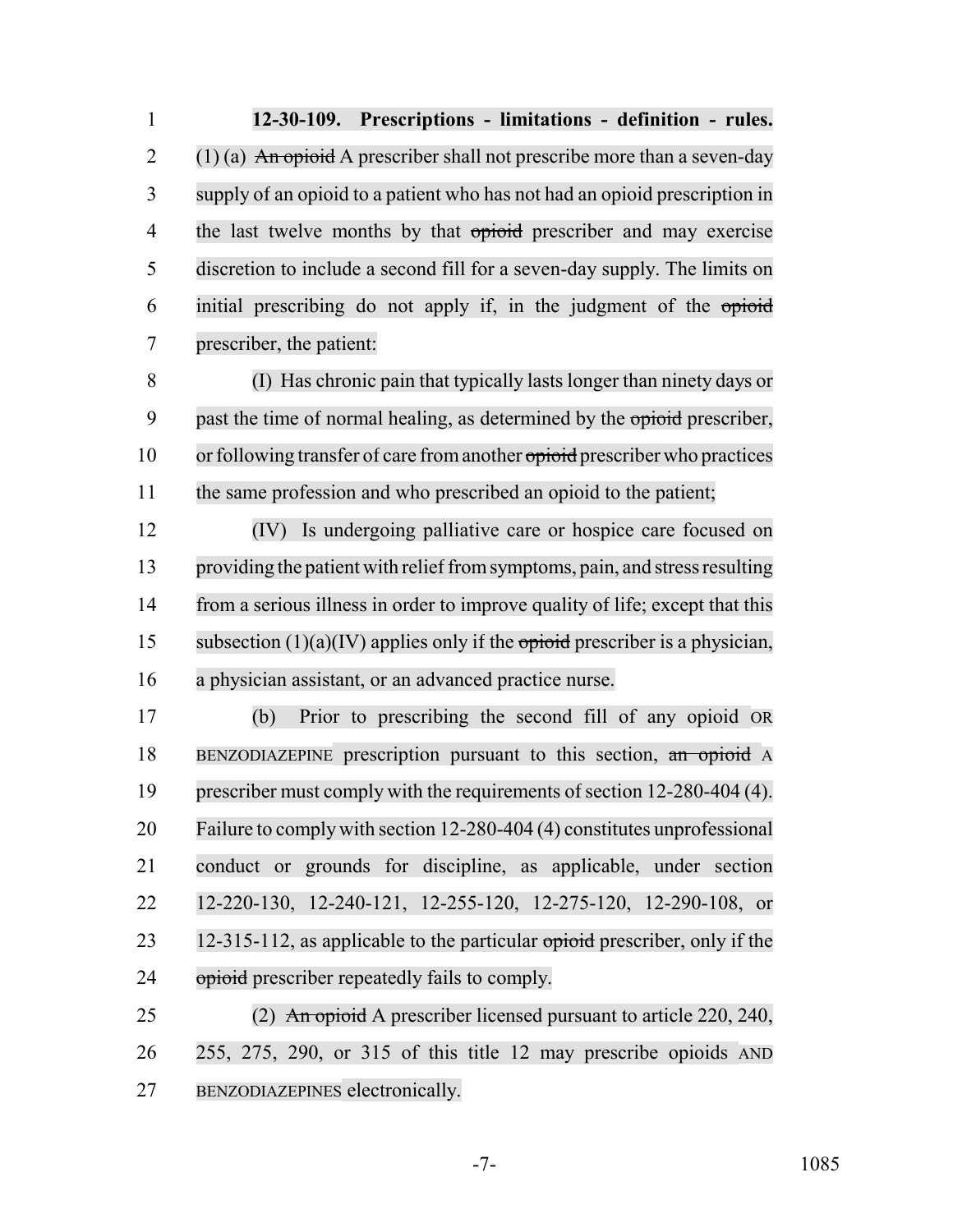| $\mathbf{1}$   | As used in this section, "opioid prescriber" "PRESCRIBER"<br>(4)                     |
|----------------|--------------------------------------------------------------------------------------|
| $\overline{2}$ | means:                                                                               |
| 3              | $(5)$ This section is repealed, effective September 1, 2021.                         |
| $\overline{4}$ | (6) THE EXECUTIVE DIRECTOR SHALL, BY RULE, LIMIT THE SUPPLY                          |
| 5              | OF A BENZODIAZEPINE THAT A PRESCRIBER MAY PRESCRIBE TO A PATIENT                     |
| 6              | WHO HAS NOT HAD A BENZODIAZEPINE PRESCRIPTION IN THE LAST TWELVE                     |
| 7              | MONTHS BY THAT PRESCRIBER.                                                           |
| 8              | <b>SECTION 5.</b> In Colorado Revised Statutes, 12-30-109, amend                     |
| 9              | as it exists from July 1, 2021, until July 1, 2023, $(2)$ as follows:                |
| 10             | 12-30-109. Prescriptions - limitations - definition - rules.                         |
| 11             | (2) An opioid A prescriber licensed pursuant to article 220 or 315 of this           |
| 12             | title 12 may prescribe opioids AND BENZODIAZEPINES electronically.                   |
| 13             | <b>SECTION 6.</b> In Colorado Revised Statutes, 12-30-109, amend                     |
| 14             | as it will become effective July 1, 2023, $(2)$ as follows:                          |
| 15             | 12-30-109. Prescriptions - limitations - definition - rules.                         |
| 16             | (2) An opioid A prescriber licensed pursuant to article 315 of this title 12         |
| 17             | may prescribe opioids AND BENZODIAZEPINES electronically.                            |
| 18             | SECTION 7. In Colorado Revised Statutes, 12-220-111, amend                           |
| 19             | $(2)$ as follows:                                                                    |
| 20             | 12-220-111. Dentists may prescribe drugs - surgical operations                       |
| 21             | <b>- anesthesia - limits on prescriptions.</b> (2) $(a)$ A dentist is subject to the |
| 22             | limitations on prescribing opioids PRESCRIPTIONS specified in section                |
| 23             | 12-30-109.                                                                           |
| 24             | (b) This subsection $(2)$ is repealed, effective September 1, 2021.                  |
| 25             | <b>SECTION 8.</b> In Colorado Revised Statutes, amend 12-240-123                     |
| 26             | as follows:                                                                          |
| 27             | 12-240-123. Prescriptions - limitations. $(+)$ A physician or                        |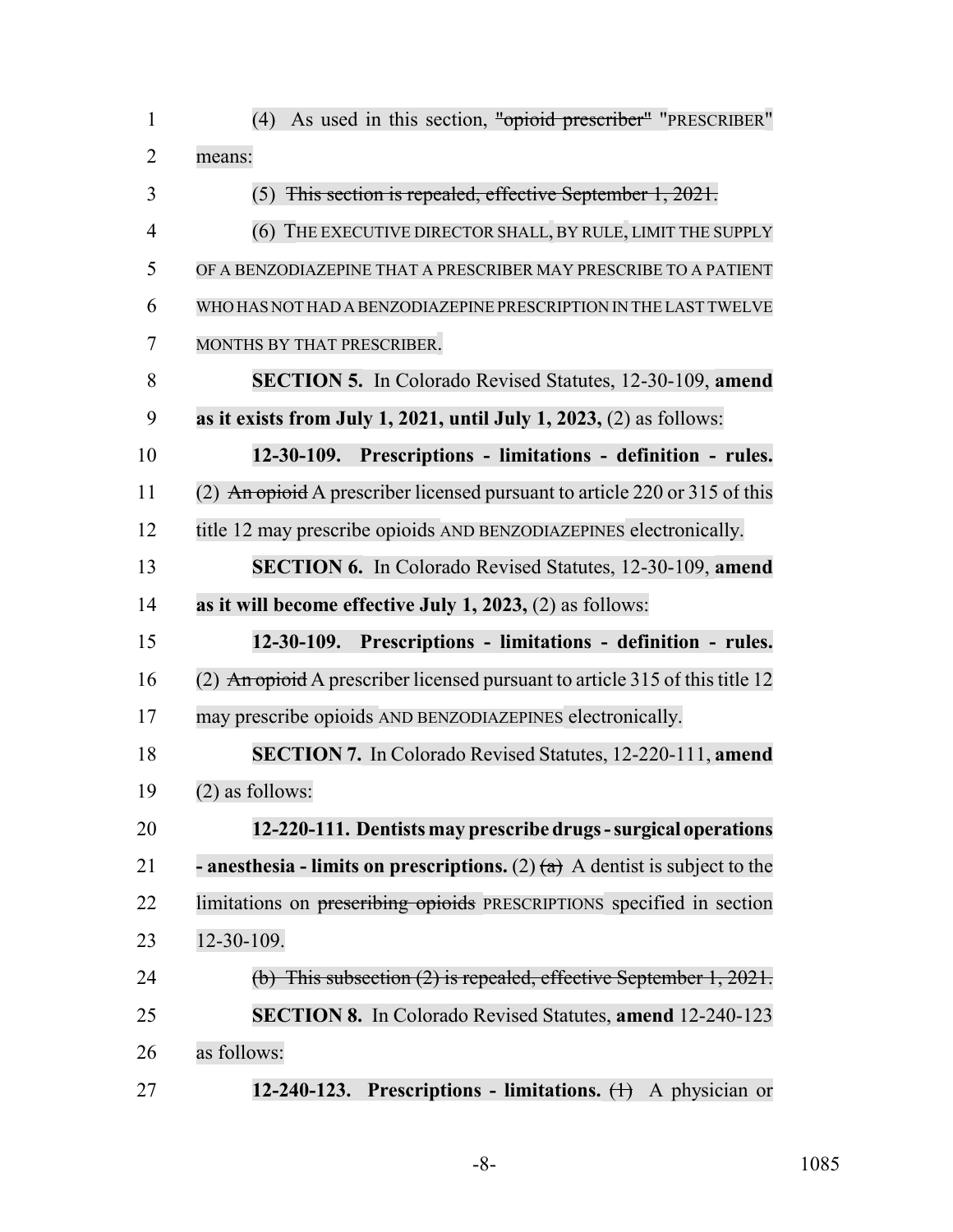| $\mathbf{1}$   | physician assistant is subject to the limitations on prescribing opioids             |
|----------------|--------------------------------------------------------------------------------------|
| $\overline{2}$ | PRESCRIPTIONS specified in section 12-30-109.                                        |
| 3              | (2) This section is repealed, effective September 1, 2021.                           |
| $\overline{4}$ | <b>SECTION 9.</b> In Colorado Revised Statutes, 12-255-112, amend                    |
| 5              | $(6)$ as follows:                                                                    |
| 6              | 12-255-112. Prescriptive authority - advanced practice nurses                        |
| 7              | - limits on prescriptions - rules - financial benefit for prescribing                |
| 8              | <b>prohibited.</b> (6) $(a)$ An advanced practice nurse with prescriptive            |
| 9              | authority pursuant to this section is subject to the limitations on                  |
| 10             | prescribing opioids PRESCRIPTIONS specified in section 12-30-109.                    |
| 11             | (b) This subsection $(6)$ is repealed, effective September 1, 2021.".                |
| 12             | <b>SECTION 10.</b> In Colorado Revised Statutes, 12-275-113, amend                   |
| 13             | $(5)$ as follows:                                                                    |
| 14             | 12-275-113. Use of prescription and nonprescription drugs -                          |
| 15             | limits on prescriptions. (5) $(a)$ An optometrist is subject to the                  |
| 16             | limitations on prescribing opioids PRESCRIPTIONS specified in section                |
| 17             | 12-30-109.                                                                           |
| 18             | (b) This subsection $(5)$ is repealed, effective September 1, 2021.                  |
| 19             | <b>SECTION 11.</b> In Colorado Revised Statutes, 12-290-111, amend                   |
| 20             | $(3)$ as follows:                                                                    |
| 21             | 12-290-111. Prescriptions - requirement to advise patients -                         |
| 22             | <b>limits on prescriptions.</b> (3) $(a)$ A podiatrist is subject to the limitations |
| 23             | on prescribing opioids PRESCRIPTIONS specified in section 12-30-109.                 |
| 24             | $(b)$ This subsection $(3)$ is repealed, effective September 1, 2021.                |
| 25             | <b>SECTION 12.</b> In Colorado Revised Statutes, amend 12-315-126                    |
| 26             | as follows:                                                                          |
| 27             | 12-315-126. Prescriptions - limitations. $(+)$ A veterinarian is                     |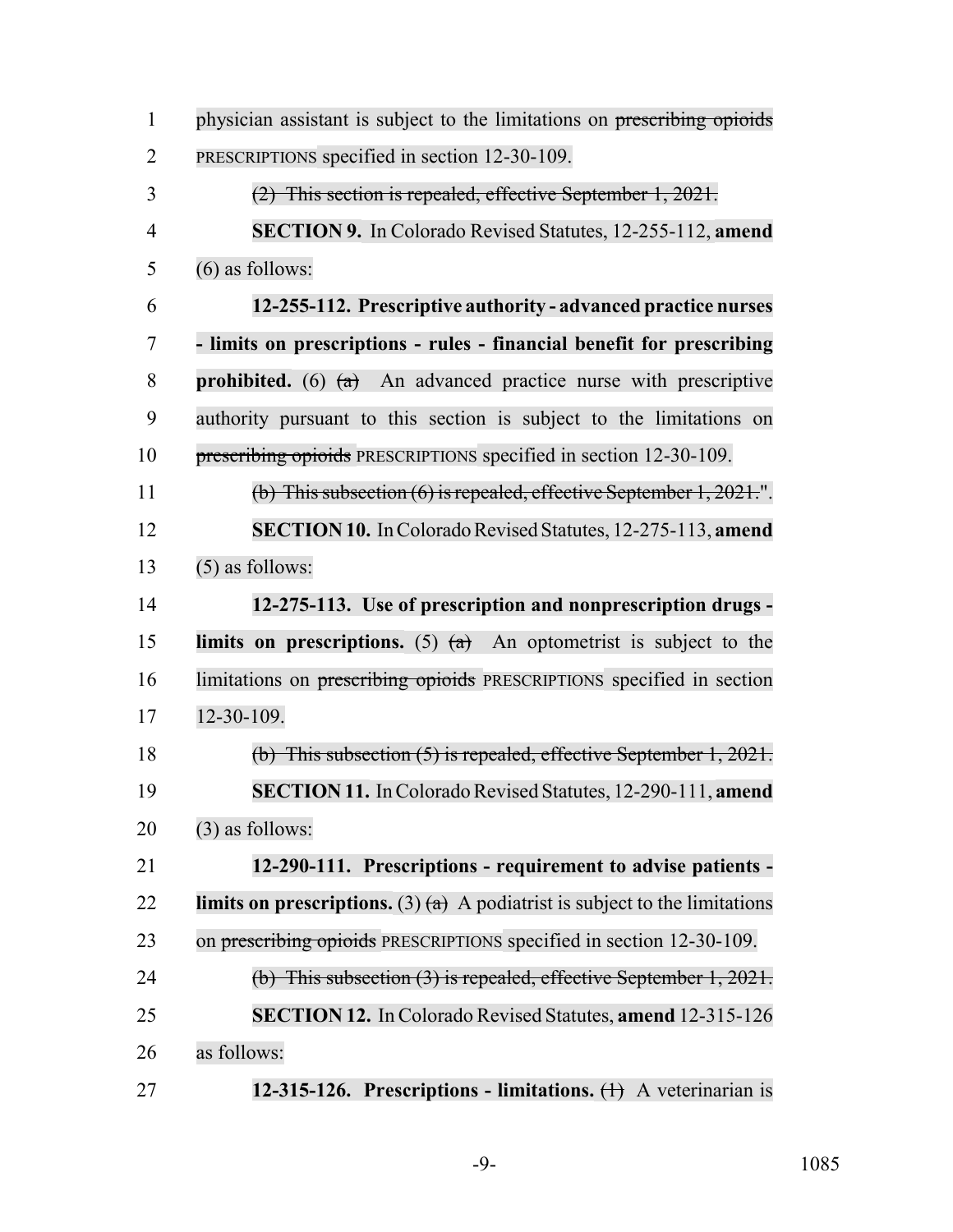| $\mathbf{1}$   | subject to the limitations on prescribing opioids PRESCRIPTIONS specified                              |
|----------------|--------------------------------------------------------------------------------------------------------|
| $\overline{2}$ | in section 12-30-109.                                                                                  |
| 3              | $(2)$ This section is repealed, effective September 1, 2021.                                           |
| $\overline{4}$ | <b>SECTION 13.</b> In Colorado Revised Statutes, 12-240-130, repeal                                    |
| 5              | $(3)$ as follows:                                                                                      |
| 6              | 12-240-130. Procedure - registration - fees. (3) Applicants for                                        |
| 7              | relicensure shall not be required to attend and complete continuing                                    |
| 8              | medical education programs, except as directed by the board to correct                                 |
| 9              | deficiencies of training or education as directed under section 12-240-125                             |
| 10             | (5)(e)(HH)(B).                                                                                         |
| 11             | <b>SECTION 14.</b> In Colorado Revised Statutes, add 12-240-146 as                                     |
| 12             | follows:                                                                                               |
| 13             | 12-240-146. Continuing education - competency standards for                                            |
| 14             | prescribing opioids - rules. THE BOARD, IN CONSULTATION WITH THE                                       |
| 15             | CENTER FOR RESEARCH INTO SUBSTANCE USE DISORDER PREVENTION,                                            |
| 16             | TREATMENT, AND RECOVERY SUPPORT STRATEGIES ESTABLISHED IN                                              |
| 17             | SECTION 27-80-118, SHALL PROMULGATE RULES TO ESTABLISH                                                 |
| 18             | COMPETENCY-BASED STANDARDS FOR CONTINUING MEDICAL EDUCATION                                            |
| 19             | PHYSICIANS AND PHYSICIAN ASSISTANTS CONCERNING<br><b>FOR</b><br><b>THE</b>                             |
| 20             | PRESCRIBING PRACTICES FOR OPIOIDS. THE BOARD SHALL REQUIRE                                             |
| 21             | FULFILLMENT OF THE CONTINUING EDUCATION REQUIREMENTS AS A                                              |
| 22             | REQUIREMENT FOR LICENSURE RENEWAL.                                                                     |
| 23             | <b>SECTION 15.</b> In Colorado Revised Statutes, 12-280-403, amend                                     |
| 24             | (1) introductory portion, $(1)(c)$ , $(1)(e)$ , $(1)(f)$ , $(3)$ , and $(4)$ ; and <b>add</b> $(1)(g)$ |
| 25             | and $(2)(e)$ as follows:                                                                               |
| 26             | 12-280-403. Prescription drug use monitoring program -                                                 |
| 27             | registration required. (1) The board shall develop or procure a                                        |

-10- 1085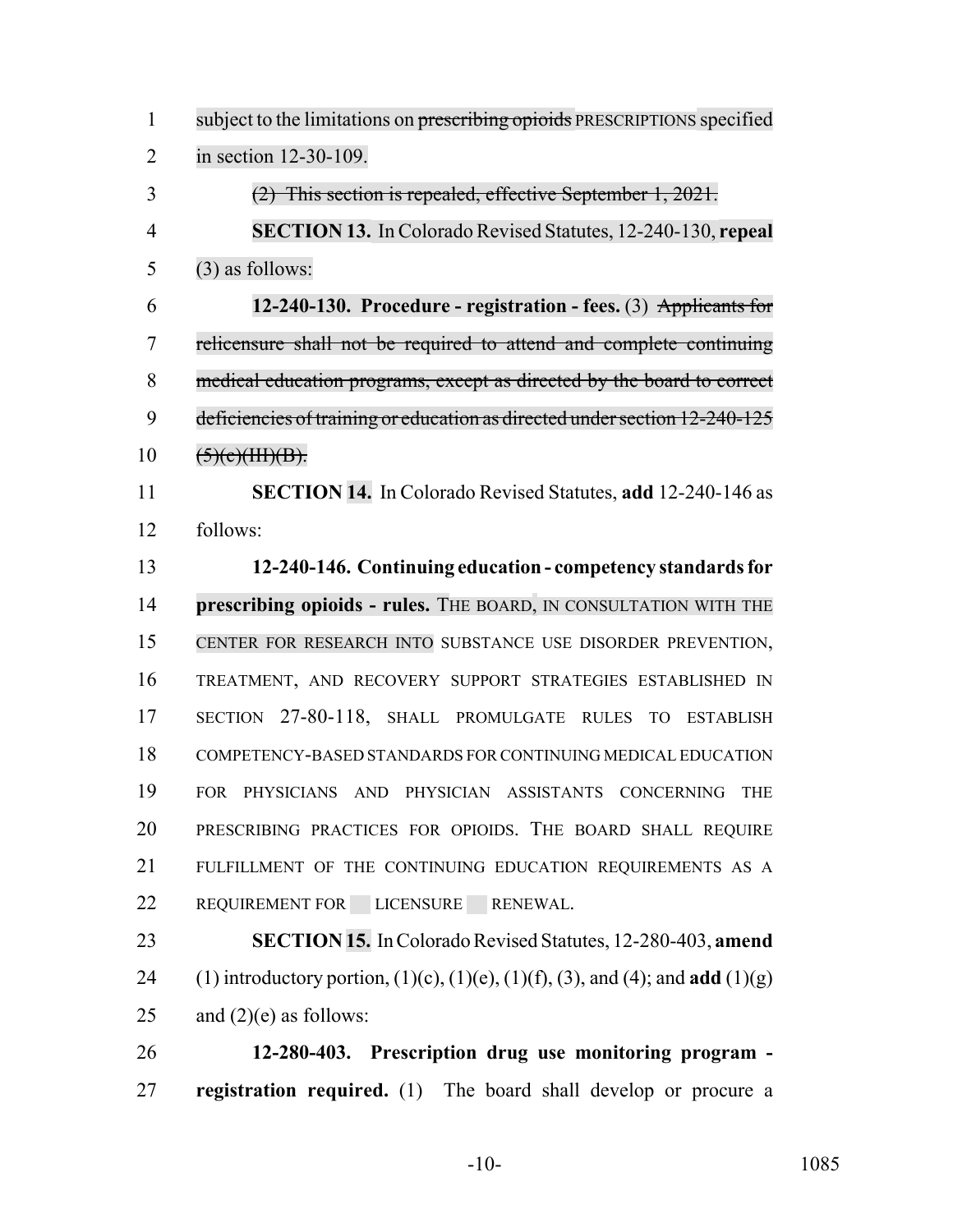prescription controlled substance DRUG electronic program to track information regarding prescriptions for controlled substances AND OTHER DRUGS AS REQUIRED BY RULES PROMULGATED BY THE BOARD dispensed in Colorado, including the following information:

 (c) The name and amount of the controlled substance OR OTHER PRESCRIPTION DRUG AS REQUIRED BY RULES OF THE BOARD;

(e) The name of the dispensing pharmacy; and

 (f) Any other data elements necessary to determine whether a patient is visiting multiple practitioners or pharmacies, or both, to receive the same or similar medication; AND

 (g) BEGINNING JANUARY 1, 2021, THE NAME OF THE PERSON 12 PAYING FOR THE PRESCRIPTION.

 (2) (e) OTHER THAN AN ANNUAL FEE AUTHORIZED PURSUANT TO 14 SECTION 12-280-405 (3), THE BOARD SHALL NOT CHARGE A FEE OR OTHER ASSESSMENT AGAINST A PRACTITIONER, PHARMACIST, OR DESIGNEE OF EITHER A PRACTITIONER OR PHARMACIST FOR REGISTERING OR MAINTAINING AN ACCOUNT WITH THE PROGRAM.

 (3) Each practitioner and each dispensing pharmacy shall disclose to a patient receiving a controlled substance OR OTHER PRESCRIPTION 20 DRUG AS REQUIRED BY RULES PROMULGATED BY THE BOARD that his or 21 her THE PATIENT's identifying prescription information will be entered into the program database and may be accessed for limited purposes by specified individuals.

 (4) The board shall establish a method and format for PHARMACISTS, PHARMACISTS' DESIGNEES, AND prescription drug outlets to convey the necessary information to the board or its designee. The method must not require more than a one-time entry of data per patient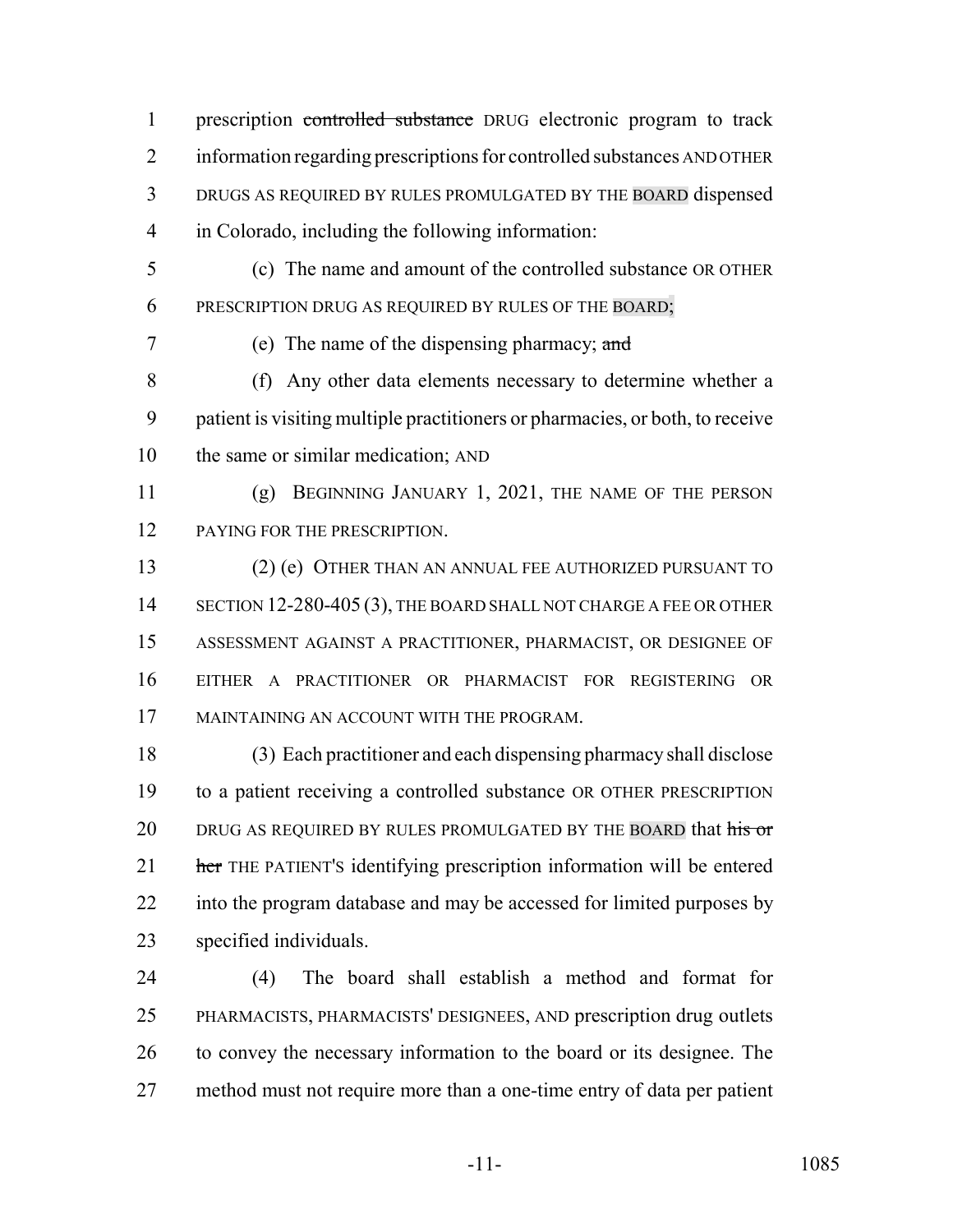1 per prescription by a prescription drug outlet. BY JANUARY 1, 2021, THE 2 METHOD ESTABLISHED BY THE BOARD PURSUANT TO THIS SUBSECTION (4) SHALL REQUIRE EACH PHARMACIST, PHARMACIST'S DESIGNEE, OR PRESCRIPTION DRUG OUTLET TO ENTER EACH PRESCRIPTION DISPENSED IN THIS STATE OR TO AN ADDRESS IN THIS STATE, INCLUDING PRESCRIPTIONS NOT PAID FOR BY A THIRD-PARTY PAYER, INTO THE PROGRAM DATABASE DAILY AFTER EACH PRESCRIPTION IS DISPENSED.

 **SECTION 16.** In Colorado Revised Statutes, 12-280-404, **amend** (3)(b), (3)(c)(I), (3)(h), (3)(l)(I), (4)(c), (5), and (7); **repeal** (4)(e); and **add** (3)(m), (4)(a.5), and (4)(f) as follows:

 **12-280-404. Program operation - access - rules - definitions.** (3) The program is available for query only to the following persons or group of persons:

 (b) Any practitioner with the statutory authority to prescribe controlled substances OR OTHER DRUGS THAT MAY BE SUBJECT TO A PROGRAM QUERY, or an individual designated by the practitioner to act on 17 his or her THE PRACTITIONER's behalf in accordance with section 12-280-403 (2)(b), to the extent the query relates to a current patient of 19 the practitioner. The practitioner or his or her THE PRACTITIONER'S designee shall identify his or her area of health care specialty or practice upon the initial query of the program.

 (c) (I) Any veterinarian with statutory authority to prescribe controlled substances OR OTHER DRUGS THAT MAY BE SUBJECT TO A PROGRAM QUERY, to the extent the query relates to a current patient or to a client and if the veterinarian, in the exercise of professional judgment, has a reasonable basis to suspect the client has committed drug abuse or has mistreated an animal.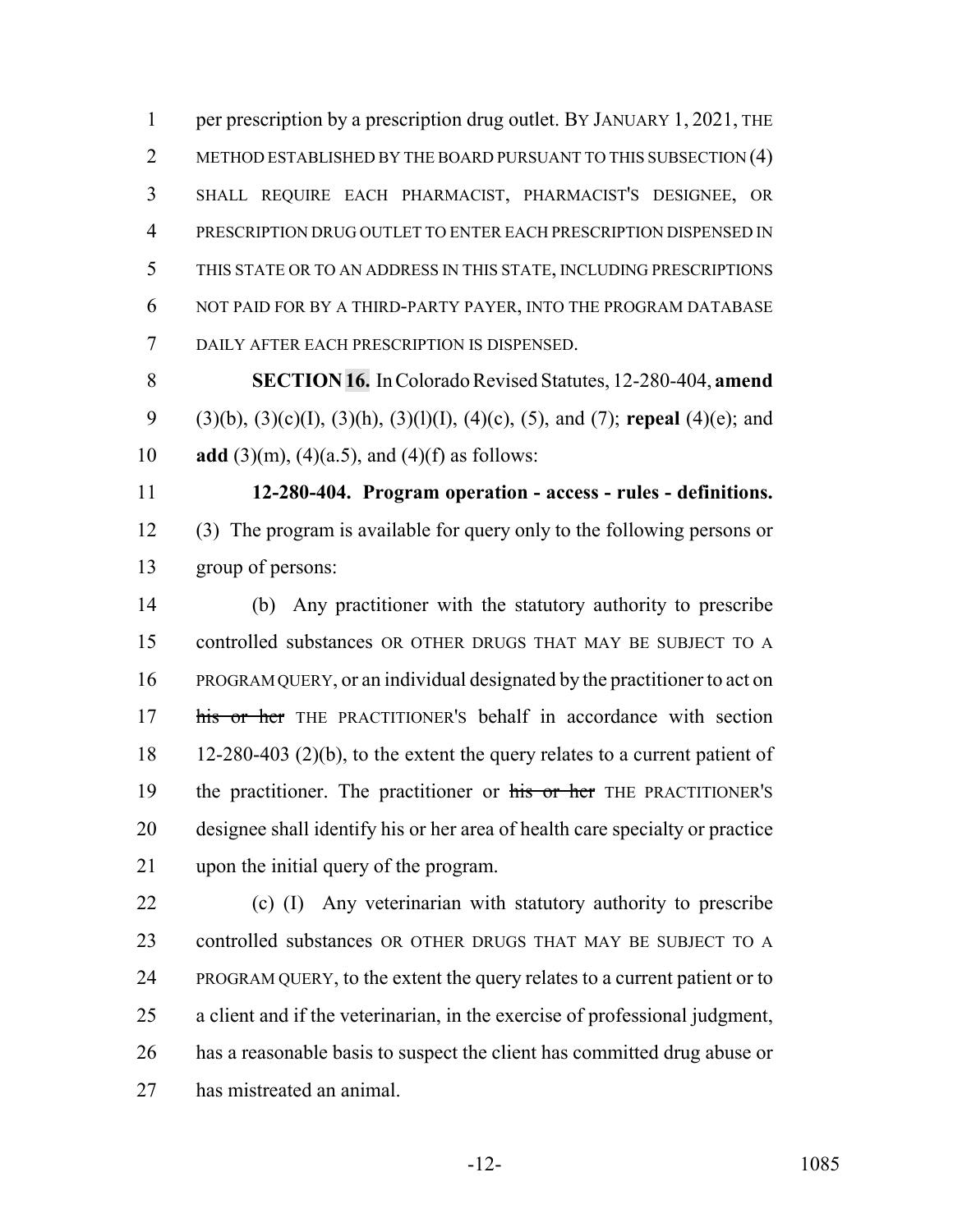(h) The individual who is the recipient of a controlled substance prescription FOR A CONTROLLED SUBSTANCE OR OTHER DRUG THAT MAY BE SUBJECT TO A PROGRAM QUERY so long as the information released is specific to the individual;

 (l) A medical examiner who is a physician licensed pursuant to article 240 of this title 12, whose license is in good standing, and who is located and employed in the state of Colorado, or a coroner elected pursuant to section 30-10-601, if:

 (I) The information released is specific to an individual who is the subject of an autopsy OR A DEATH INVESTIGATION conducted by the medical examiner or coroner;

 (m) THE DEPARTMENT OF HEALTH CARE POLICY AND FINANCING, FOR THE PURPOSES OF CARE COORDINATION AND UTILIZATION REVIEW 14 PERTAINING TO RECIPIENTS OF MEDICAL ASSISTANCE UNDER ARTICLES 4, 5, AND 6 OF TITLE 25.5, AS LONG AS THE DEPARTMENT'S USE OF THE PROGRAM DATA IS CONSISTENT WITH THE FEDERAL "HEALTH INSURANCE PORTABILITY AND ACCOUNTABILITY ACT OF 1996", PUB.L. 104-191, AS AMENDED, AND ANY IMPLEMENTING REGULATIONS, INCLUDING THE REQUIREMENT TO REMOVE ANY PERSONALLY IDENTIFYING INFORMATION UNLESS EXEMPTED FROM THE REQUIREMENT.

 (4) (a.5) EACH PRACTITIONER OR THE PRACTITIONER'S DESIGNEE 22 SHALL QUERY THE PROGRAM BEFORE PRESCRIBING A SECOND FILL FOR A BENZODIAZEPINE TO A PATIENT UNLESS THE BENZODIAZEPINE IS PRESCRIBED TO TREAT A PATIENT IN HOSPICE OR TO TREAT A SEIZURE OR SEIZURE DISORDER, ALCOHOL WITHDRAWAL, OR A NEUROLOGICAL EMERGENCY EVENT INCLUDING A POST-TRAUMATIC BRAIN INJURY.

27 (c) A practitioner or his or her THE PRACTITIONER's designee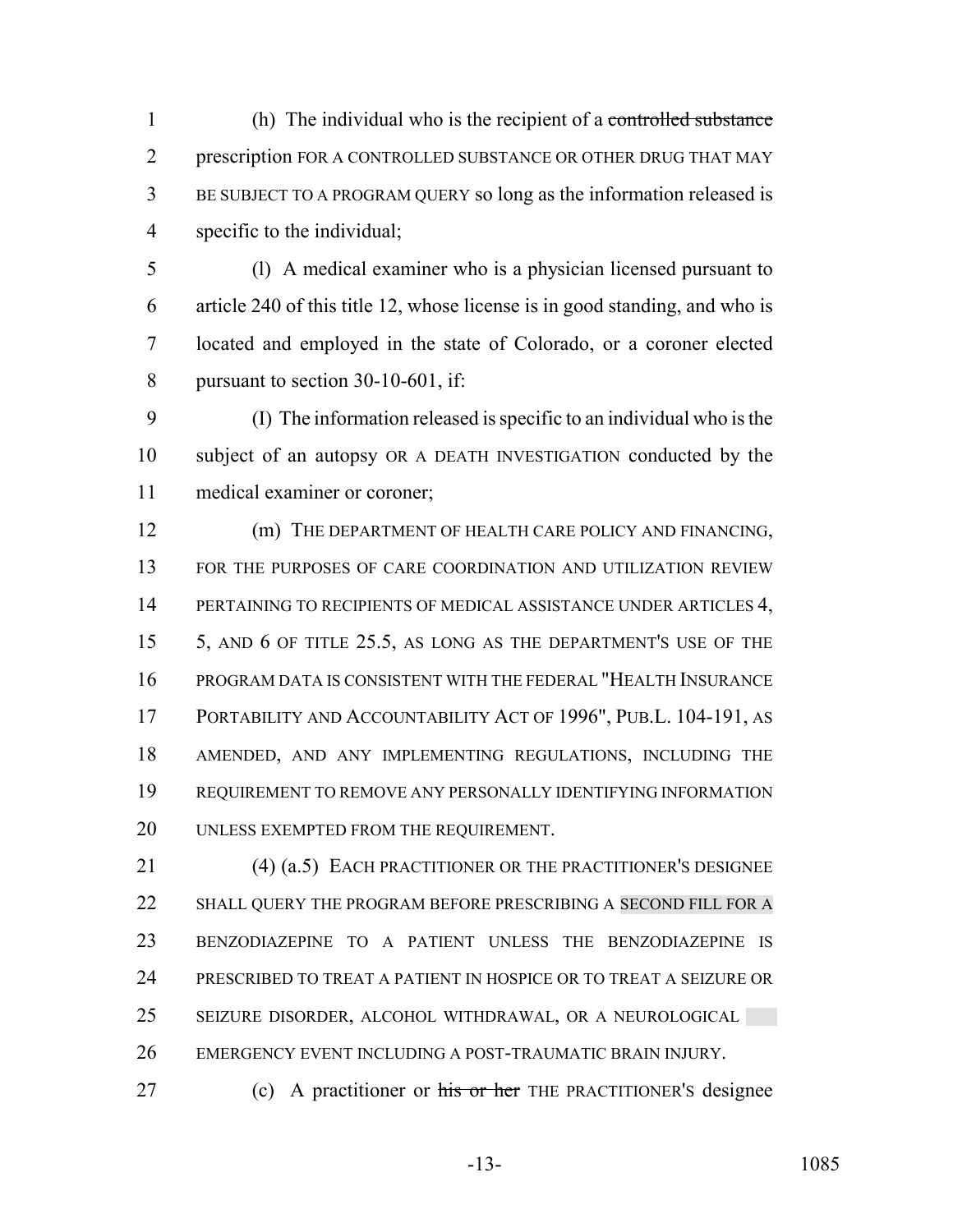1 complies with this subsection  $(4)$  if he or she THE PRACTITIONER OR 2 PRACTITIONER'S DESIGNEE attempts to access the program prior to BEFORE prescribing the second fill for an opioid OR A BENZODIAZEPINE and the program is not available or is inaccessible due to technical failure.

(e) This subsection (4) is repealed, effective September 1, 2021.

 (f) THE BOARD SHALL PROMULGATE RULES DESIGNATING ADDITIONAL CONTROLLED SUBSTANCES AND OTHER PRESCRIPTION DRUGS TO BE TRACKED THROUGH THE PROGRAM PURSUANT TO SECTION 12-280-403 (1) THAT HAVE POTENTIAL FOR ABUSE OR HAVE POTENTIAL FOR AN ADVERSE DRUG INTERACTION WITH A CONTROLLED SUBSTANCE. (5) OTHER THAN THE FEE AUTHORIZED BY SECTION 12-280-405

12 (3), the board shall not charge a practitioner, or pharmacy, PHARMACIST, OR DESIGNEE OF A PRACTITIONER OR PHARMACIST who transmits data in compliance with the operation and maintenance of the program a fee for the transmission of the data AND SHALL NOT CHARGE A PRACTITIONER, PHARMACIST, OR DESIGNEE OF A PRACTITIONER OR PHARMACIST A FEE TO ACCESS THE DATABASE.

 (7) (a) The board shall provide a means of sharing information about individuals whose information is recorded in the program with out-of-state health care practitioners and law enforcement officials that 21 meet the requirements of subsection  $(3)(b)$ ,  $(3)(d)$ , or  $(3)(g)$  of this section.

23 (b) BY JANUARY 1, 2021, THE BOARD SHALL PROVIDE A MEANS OF SHARING PRESCRIPTION INFORMATION WITH THE HEALTH INFORMATION ORGANIZATION NETWORK, AS DEFINED IN SECTION 25-3.5-103 (8.5), IN ORDER TO WORK COLLABORATIVELY WITH THE STATEWIDE HEALTH INFORMATION EXCHANGES DESIGNATED BY THE DEPARTMENT OF HEALTH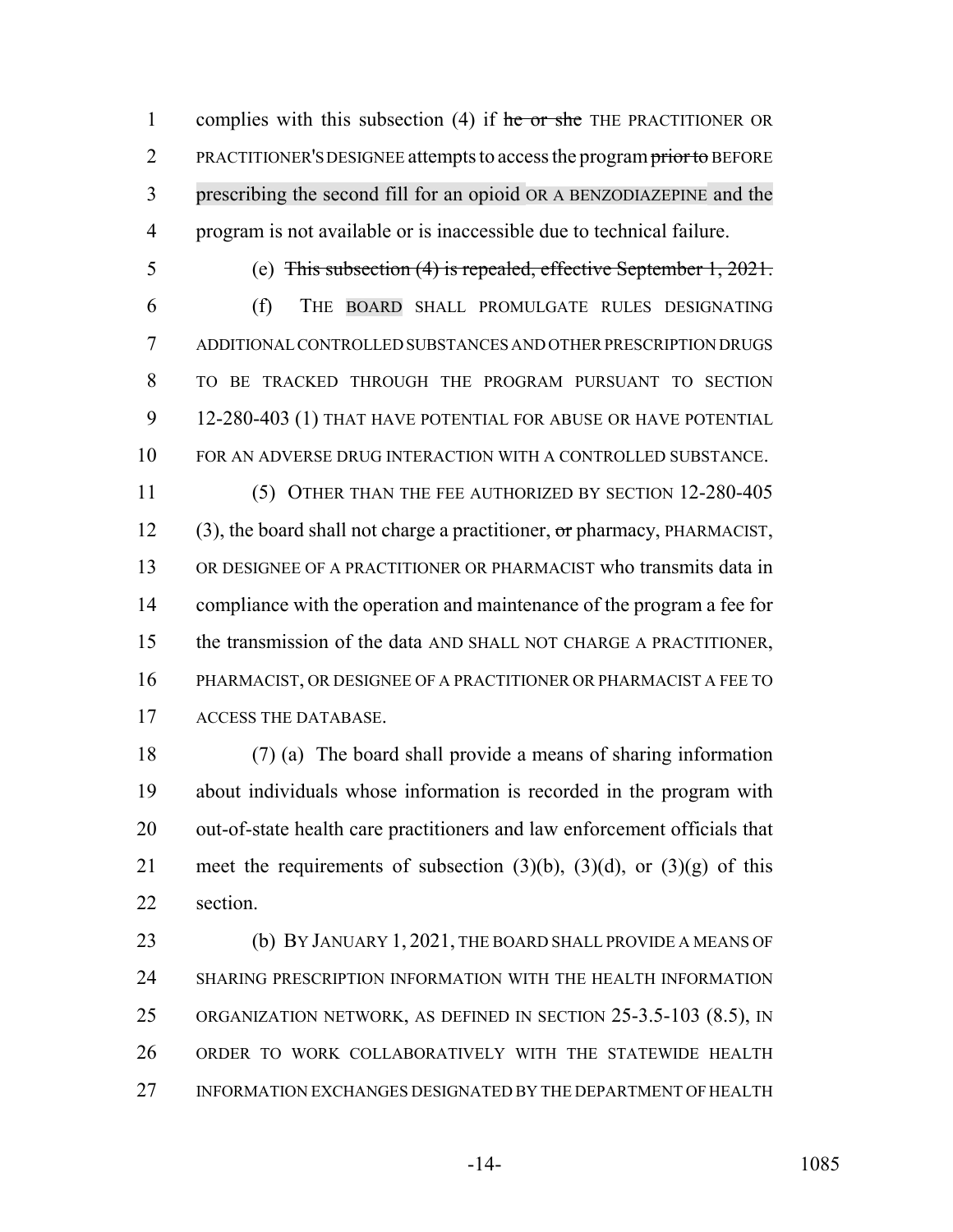CARE POLICY AND FINANCING. USE OF THE INFORMATION MADE 2 AVAILABLE PURSUANT TO THIS SUBSECTION (7)(b) IS SUBJECT TO PRIVACY AND SECURITY PROTECTIONS IN STATE LAW AND THE FEDERAL "HEALTH INSURANCE PORTABILITY AND ACCOUNTABILITY ACT OF 1996", PUB.L.104-191, AS AMENDED, AND ANY IMPLEMENTING REGULATIONS.

 **SECTION 17.** In Colorado Revised Statutes, 12-280-407, **amend** (2) as follows:

 **12-280-407. Prescription drug outlets - prescribers - responsibilities - liability.** (2) A practitioner who has, in good faith, written a prescription for a controlled substance OR OTHER DRUG THAT MAY BE SUBJECT TO A PROGRAM QUERY to a patient is not liable for information submitted to the program. A practitioner WHO or prescription drug outlet who THAT has, in good faith, submitted the required information to the program is not liable for participation in the program. **SECTION 18.** In Colorado Revised Statutes, 12-280-408, **amend** (2) as follows:

 **12-280-408. Exemption - waiver.** (2) A prescription drug outlet that does not report controlled substance data OR DATA ON OTHER PRESCRIPTION DRUGS THAT MAY BE SUBJECT TO A PROGRAM QUERY to the program due to a lack of electronic automation of the outlet's business may apply to the board for a waiver from the reporting requirements.

 **SECTION 19.** In Colorado Revised Statutes, **amend** 25-1-521 as follows:

 **25-1-521. State department - local public health agencies - address substance use disorders - appropriation.** (1) For the 2019-20 STATE fiscal year AND EACH STATE FISCAL YEAR THEREAFTER, the general assembly shall appropriate two million dollars to the state department to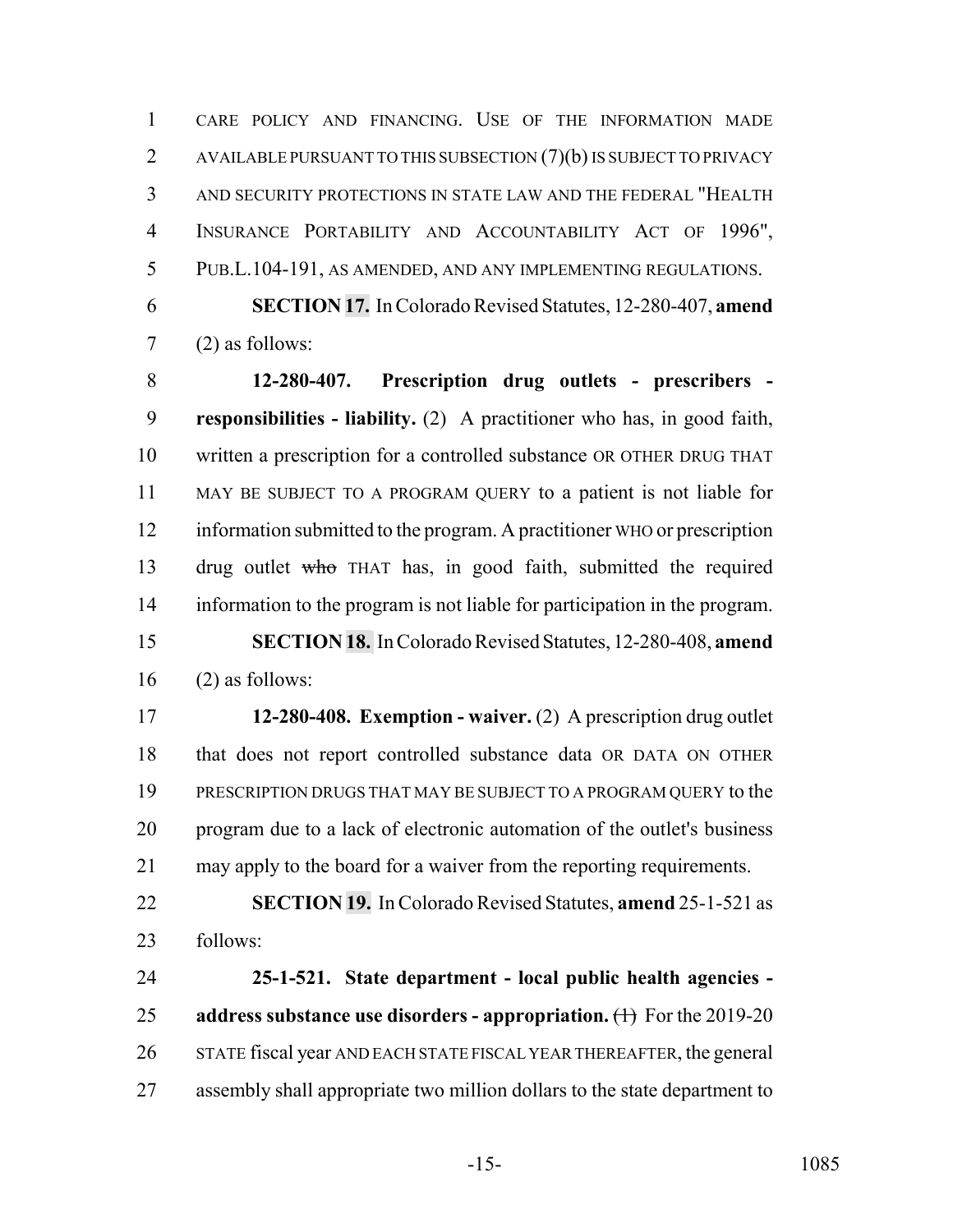address opioid and substance use disorders through public health interventions and to work with community partners, including county and district public health agencies, to address opioid and other substance use priorities throughout the state. The state department may use the money for data collection, analysis, and dissemination activities related to opioid and other substance use disorders at the state and local levels, including community health assessments and improvement planning. THE STATE DEPARTMENT SHALL CONSIDER THE GOAL OF ADDRESSING THE NEEDS OF UNDERSERVED POPULATIONS AND COMMUNITIES WHEN ADDRESSING OPIOID AND SUBSTANCE USE DISORDERS. The state department may use up to five hundred thousand dollars of the money ANNUALLY APPROPRIATED 12 PURSUANT TO THIS SUBSECTION (1) for administrative costs and other activities related to the purposes of this section.

(2) This section is repealed, effective July 1, 2020.

 **SECTION 20.** In Colorado Revised Statutes, 25.5-5-208, **amend** (1) introductory portion; and **add** (3) as follows:

 **25.5-5-208. Additional services - training - grants - screening, brief intervention, and referral.** (1) On or after July 1, 2018, The state department shall grant, through a competitive grant program, one million five hundred thousand dollars to one or more organizations to operate a 21 substance abuse USE DISORDER screening, brief intervention, and referral 22 to treatment practice GRANT PROGRAM. IN REVIEWING GRANT APPLICATIONS AND SELECTING PARTICIPANTS FOR THE GRANT PROGRAM, THE STATE DEPARTMENT SHALL CONSIDER THE GOAL OF ADDRESSING THE NEEDS OF UNDERSERVED POPULATIONS AND COMMUNITIES. The grant program must require:

27 (3) FOR THE 2020-21 STATE FISCAL YEAR THROUGH THE 2023-24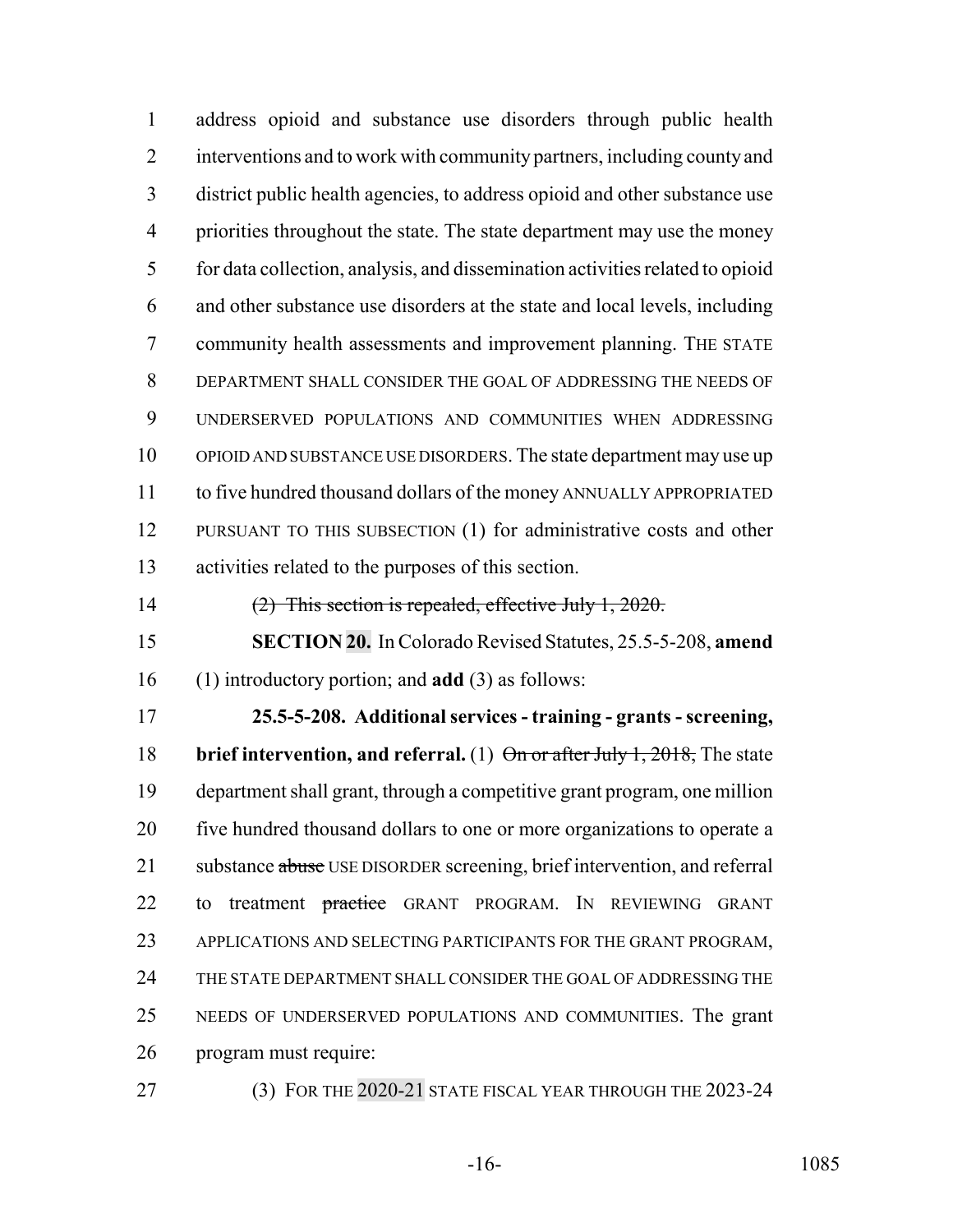STATE FISCAL YEAR, THE GENERAL ASSEMBLY SHALL APPROPRIATE FIVE HUNDRED THOUSAND DOLLARS FROM THE MARIJUANA TAX CASH FUND CREATED IN SECTION 39-28.8-501(1) TO THE STATE DEPARTMENT FOR THE SUBSTANCE USE DISORDER SCREENING, BRIEF INTERVENTION, AND REFERRAL TO TREATMENT GRANT PROGRAM DESCRIBED IN SUBSECTION (1) OF THIS SECTION. THE STATE DEPARTMENT SHALL USE THE MONEY FOR EXPANDED TRAINING AND TECHNICAL ASSISTANCE IN ORDER TO MONITOR FIDELITY TO THE SCREENING, BRIEF INTERVENTION, AND REFERRAL TO TREATMENT MODEL THROUGH QUALITATIVE AND QUANTITATIVE DATA COLLECTION AND ANALYSIS.

 **SECTION 21.** In Colorado Revised Statutes, 27-80-118, **amend** 12  $(4)(a)$  as follows:

 **27-80-118. Center for research into substance use disorder prevention, treatment, and recovery support strategies - legislative declaration - established - repeal.** (4) (a) (I) The center shall develop and implement a series of continuing education activities designed to help a prescriber of pain medication to safely and effectively manage patients with pain and, when appropriate, prescribe opioids or medication-assisted treatment. THE EDUCATIONAL ACTIVITIES MUST ALSO INCLUDE BEST PRACTICES FOR PRESCRIBING BENZODIAZEPINES AND THE POTENTIAL HARM OF INAPPROPRIATELY LIMITING PRESCRIPTIONS TO CHRONIC PAIN PATIENTS. The educational activities must apply to physicians, physician assistants, nurses, and dentists, WITH AN EMPHASIS ON PHYSICIANS, PHYSICIAN ASSISTANTS, NURSES, AND DENTISTS SERVING UNDERSERVED POPULATIONS AND COMMUNITIES.

26 (II) FOR THE STATE FISCAL YEARS 2020-21 THROUGH 2024-25, THE GENERAL ASSEMBLY SHALL APPROPRIATE TWO HUNDRED FIFTY THOUSAND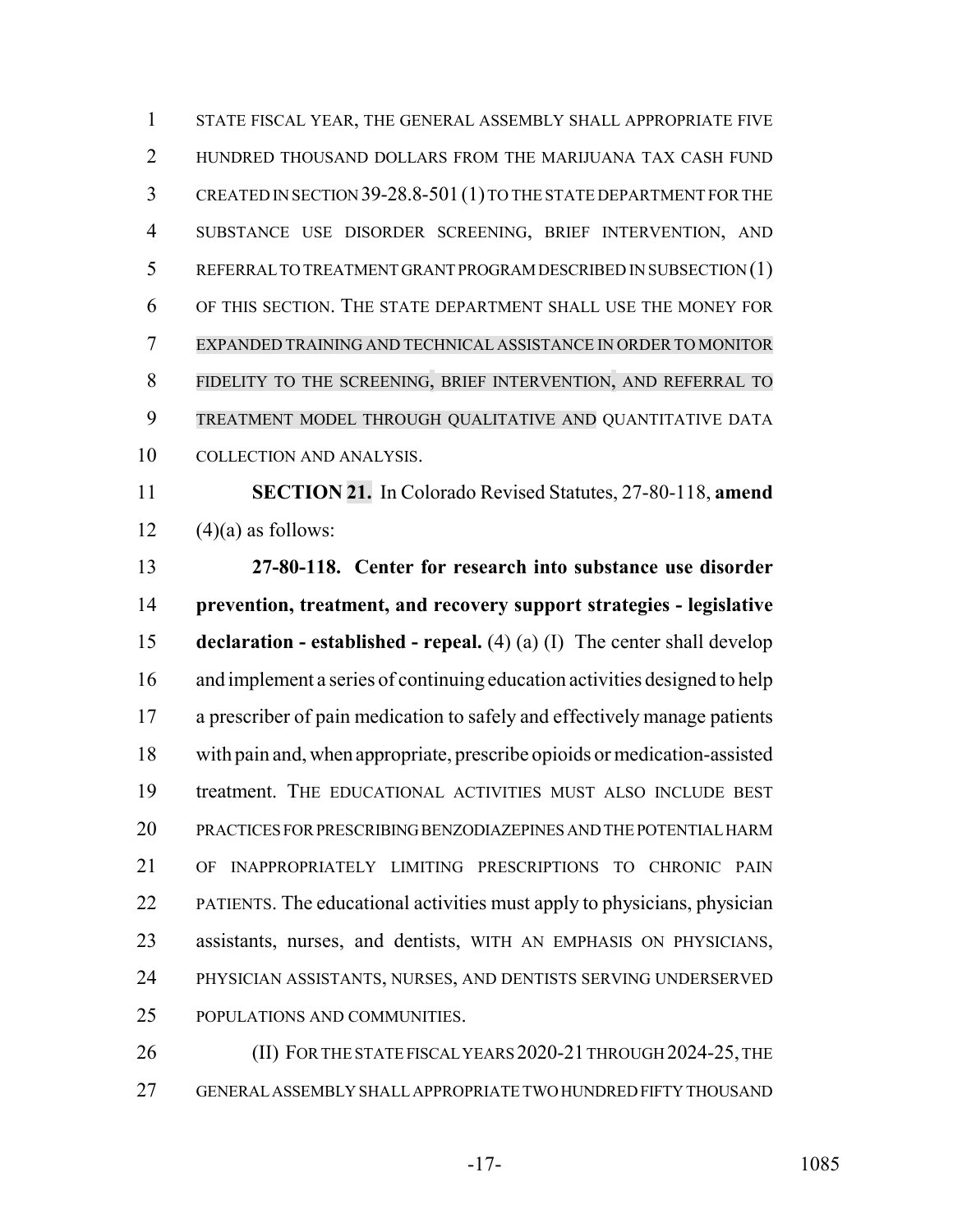DOLLARS PER YEAR FROM THE MARIJUANA TAX CASH FUND CREATED IN SECTION 39-28.8-501 (1) TO THE DEPARTMENT FOR ALLOCATION TO THE CENTER FOR THE PURPOSES OF THIS SUBSECTION (4).

 **SECTION 22.** In Colorado Revised Statutes, **add** 27-80-124 as follows:

 **27-80-124. Colorado substance use disorders prevention collaborative - created - mission - administration - repeal.** (1) THE OFFICE OF BEHAVIORAL HEALTH SHALL CONVENE AND ADMINISTER A COLORADO SUBSTANCE USE DISORDERS PREVENTION COLLABORATIVE WITH INSTITUTIONS OF HIGHER EDUCATION, NONPROFIT AGENCIES, AND STATE AGENCIES, REFERRED TO IN THIS SECTION AS THE 12 "COLLABORATIVE", FOR THE PURPOSE OF GATHERING FEEDBACK FROM LOCAL PUBLIC HEALTH AGENCIES, INSTITUTIONS OF HIGHER EDUCATION, NONPROFIT AGENCIES, AND STATE AGENCIES CONCERNING EVIDENCE-BASED PREVENTION PRACTICES TO FULFILL THE MISSION STATED 16 IN SUBSECTION (2) OF THIS SECTION.

(2) THE MISSION OF THE COLLABORATIVE IS TO:

 (a) COORDINATE WITH AND ASSIST STATE AGENCIES AND COMMUNITIES TO STRENGTHEN COLORADO'S PREVENTION INFRASTRUCTURE AND TO IMPLEMENT A STATEWIDE STRATEGIC PLAN FOR PRIMARY PREVENTION OF SUBSTANCE USE DISORDERS FOR STATE FISCAL YEARS 2020-21 THROUGH 2023-24;

23 (b) ADVANCE THE USE OF TESTED AND EFFECTIVE PREVENTION PROGRAMS AND PRACTICES THROUGH EDUCATION, OUTREACH, ADVOCACY, AND TECHNICAL ASSISTANCE, WITH AN EMPHASIS ON ADDRESSING THE NEEDS OF UNDERSERVED POPULATIONS AND COMMUNITIES;

(c) DIRECT EFFORTS TO RAISE PUBLIC AWARENESS OF THE COST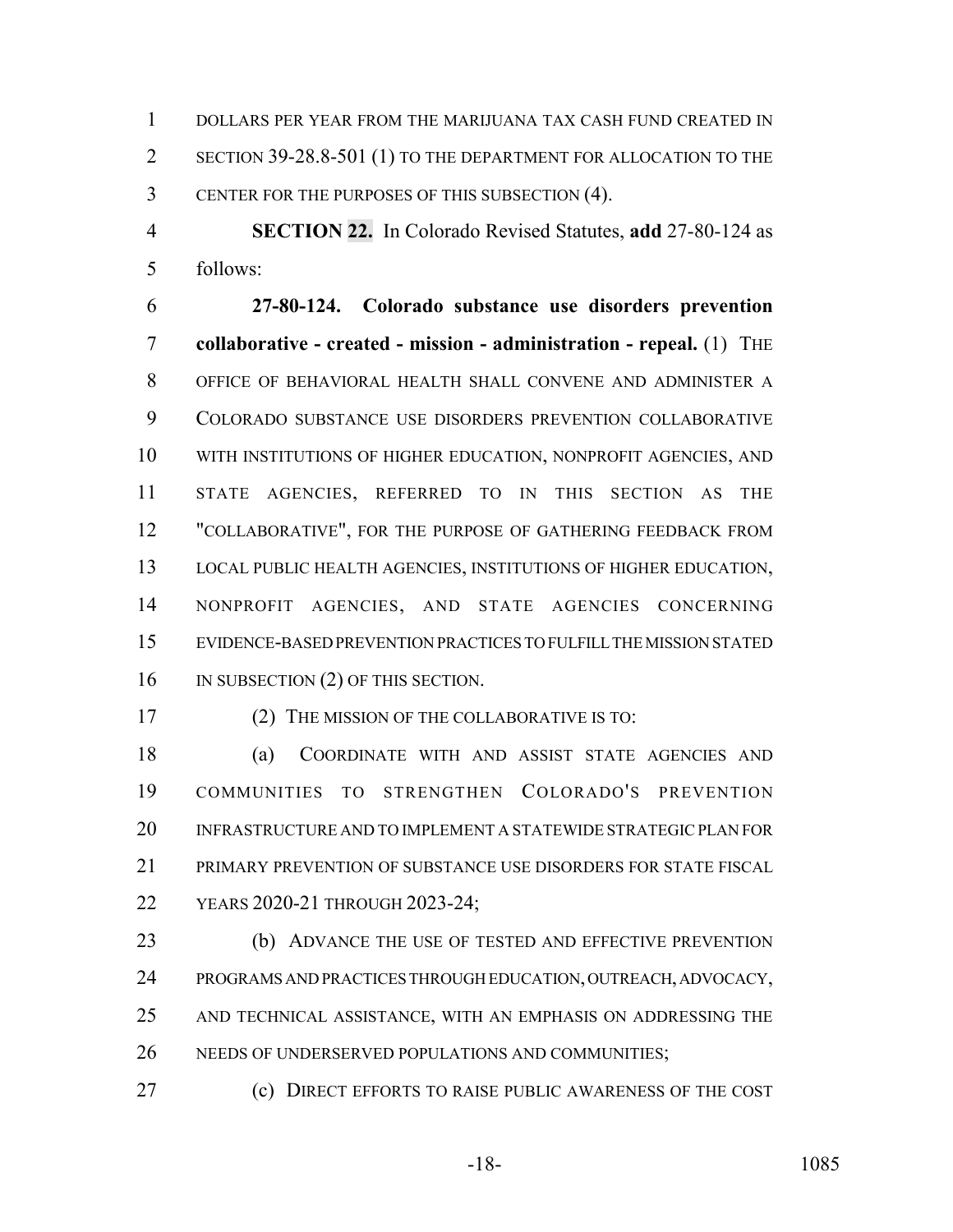SAVINGS OF PREVENTION MEASURES;

2 (d) PROVIDE DIRECT TRAINING AND TECHNICAL ASSISTANCE TO COMMUNITIES REGARDING SELECTION, IMPLEMENTATION, AND SUSTAINMENT OF TESTED AND EFFECTIVE PRIMARY PREVENTION PROGRAMS;

 (e) PURSUE LOCAL AND STATE POLICY CHANGES THAT ENHANCE THE USE OF TESTED AND EFFECTIVE PRIMARY PREVENTION PROGRAMS;

8 (f) ADVISE STATE AGENCIES AND COMMUNITIES REGARDING NEW AND INNOVATIVE PRIMARY PREVENTION PROGRAMS AND PRACTICES;

 (g) SUPPORT FUNDING EFFORTS IN ORDER TO ALIGN FUNDING AND SERVICES AND COMMUNICATE WITH COMMUNITIES ABOUT FUNDING STRATEGIES;

 (h) WORK WITH KEY STATE AND COMMUNITY STAKEHOLDERS TO ESTABLISH A MINIMUM STANDARD FOR PRIMARY PREVENTION PROGRAMS IN COLORADO; AND

 (i) WORK WITH PREVENTION SPECIALISTS AND EXISTING TRAINING AGENCIES TO PROVIDE AND SUPPORT TRAINING TO STRENGTHEN COLORADO'S PREVENTION WORKFORCE.

 (3) THE OFFICE OF BEHAVIORAL HEALTH AND THE COLLABORATIVE SHALL:

 (a) ESTABLISH COMMUNITY-BASED PREVENTION COALITIONS AND DELIVERY SYSTEMS TO REDUCE SUBSTANCE MISUSE;

 (b) IMPLEMENT EFFECTIVE PRIMARY PREVENTION PROGRAMS IN COLORADO COMMUNITIES WITH THE GOAL OF INCREASING THE NUMBER OF PROGRAMS TO REACH THOSE IN NEED STATEWIDE; AND

 (c) COORDINATE WITH DESIGNATED STATE AGENCIES AND OTHER ORGANIZATIONS TO PROVIDE PREVENTION SCIENCE TRAINING TO